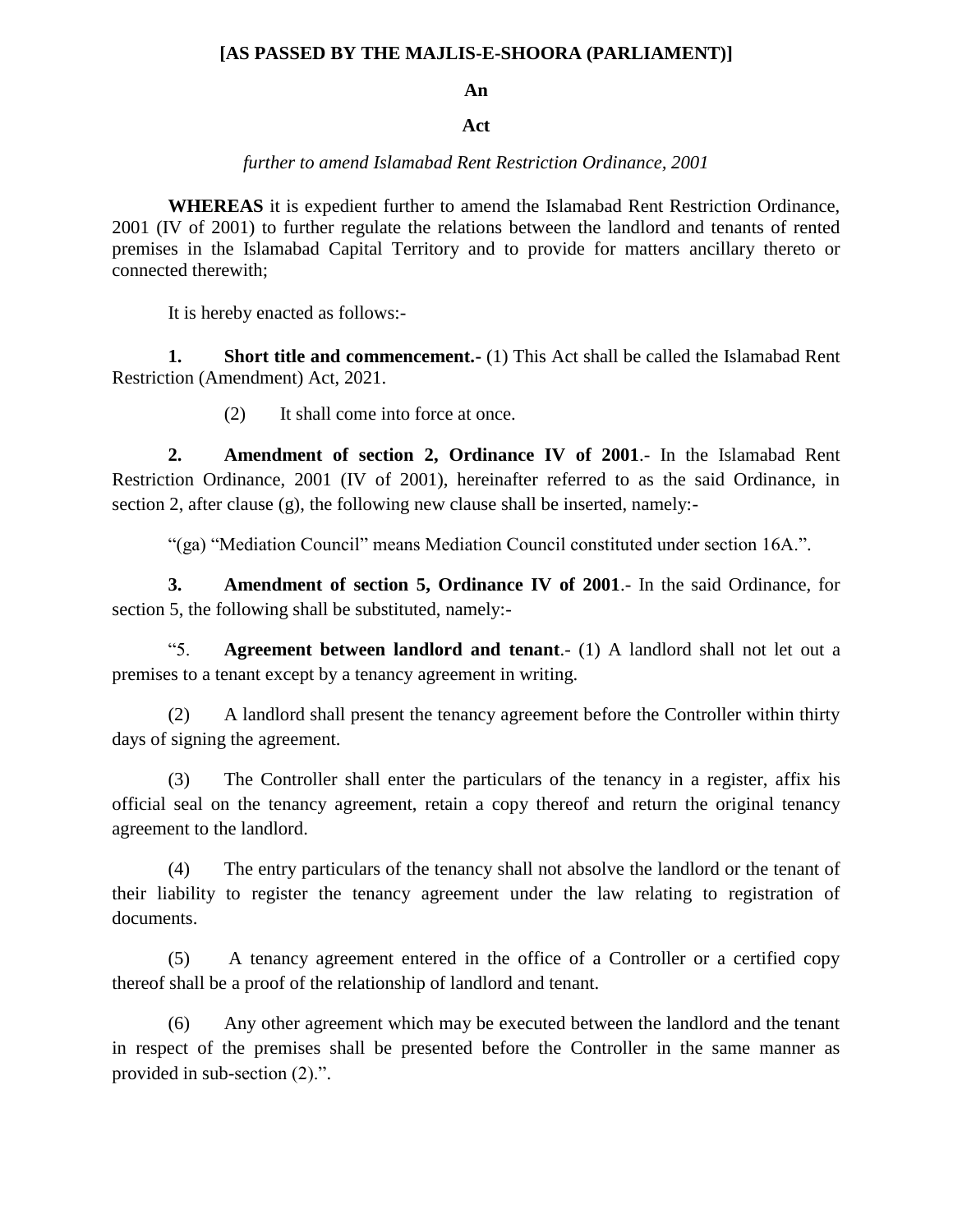**4. Substitution of section 8, Ordinance IV of 2001**.- In the said Ordinance, for section 8, the following shall be substituted, namely:-

**"8. Landlord and Tenant to Fix Initial Rent**.- (1) The landlord and Tenant shall through mutual agreement, fix initial rent of building, residential or non-residential rented land.

(2) All payments in connection with tenancy between landlord and tenant shall be made through crossed cheques or with proper receipt or acknowledgement.".

**5. Substitution of section 10, Ordinance IV of 2001**.- In the said Ordinance, for section 10, the following shall be substituted, namely:-

**"10. Increase of rent of residential and non-residential buildings.-** (1) The rent of residential as well as non-residential building shall stand automatically increased at the end of every one year of its tenancy by ten percent of the rent already being paid by the tenant.

(2) Nothing in sub-section (1) shall apply if a landlord and a tenant agree to increase or not to increase rent by agreement in writing.".

**6. Insertion of new section, Ordinance IV of 2001**.- In the said Ordinance, after section 16, the following new section shall be inserted, namely:-

**"16A. Mediation Council**.- (1) There shall be a Mediation Council consisting of-

| (a) President, Islamabad Chamber of Commerce or any other office holder of |        |
|----------------------------------------------------------------------------|--------|
| Islamabad Chamber of Commerce nominated by him Convener                    |        |
| (b) a representative of the tenant                                         | Member |
| (c) a representative of the landlord                                       | Member |

(2) Every dispute between landlord and tenant under this act including dispute relating to goodwill shall be referred to Mediation Council.

(3) On the first date of hearing after service of summons on the respondent, the Controller shall refer the matter to the Convener for mediation and direct the parties to appear before the Convener within seven days.

(4) On receipt of a reference from the Controller for mediation and on appearance of the parties, the Controller shall require both the landlord as well as the tenant to nominate a representative within three days who shall be duly authorized by him in writing and attested by Oath Commissioner to make statement about the dispute and settlement of dispute on his behalf.

(5) On receipt of nomination of representatives by the landlord and the tenant, the Convener shall convene the meeting of the Mediation Council not later than seven days and thereafter continue its proceedings on day to day basis and complete the same within thirty days.